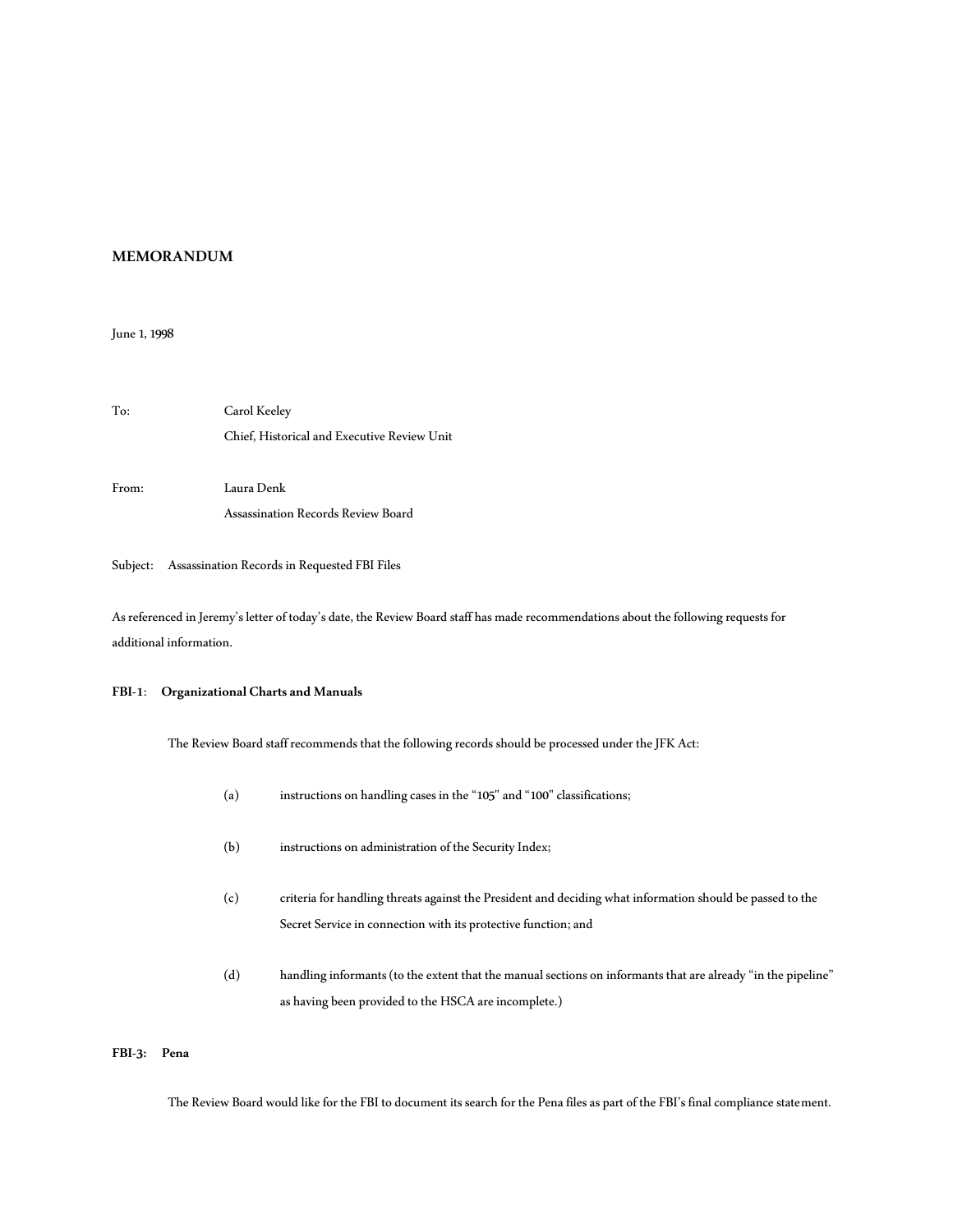**FBI-5**: **172-S**

Review Board staff review complete. SeeMemorandum from Laura Denk to Carol Keeley 1 (May 13, 1998).

**FBI-10: HQ Liaison Files**

The Review Board completed its review of all records responsive to FBI-10, except for the sections that were "on locate" at the FBI from CIA liaison file 62-80750. See Memorandum from Laura Denk to Carol Keeley 2-3 (May 13, 1998). This week, the FBI reported that it has finally located the remaining sections. Now that the sections are available, the Review Board staff will promptly complete its review.

### **FBI-11(1)**: **Investigation of Oswald**

The Review Board has completed its review of all records that the FBI produced in response to additional request FBI-11(1).

From the New York file that the Review Board requested on March 19, 1997, the Review Board staff recommends that the following serials be processed under the JFK Act:

NY 65-6315

serial 2420 serial 2467

**FBI-11(2)**: **John Abt**

The Review Board has completed its review of all records that the FBI produced in response to additional request FBI-11(2).

From the Headquarters and New York files regarding John Abt, the Review Board staff recommends that the following serials be processed under the JFK Act:

HQ 100-236194

serial 257 serial 258 serial A NR (in Sec. 9; an article from The Worker dated 2/4/62) serial NR (in Sec. 10; a 1/31/64 memo referring to the report in serial 258; mentions Oswald attempting to contact Abt) serial NR (in Sec. 11; a 4/3/64 report including information about Abt being asked on television whether Oswald requested his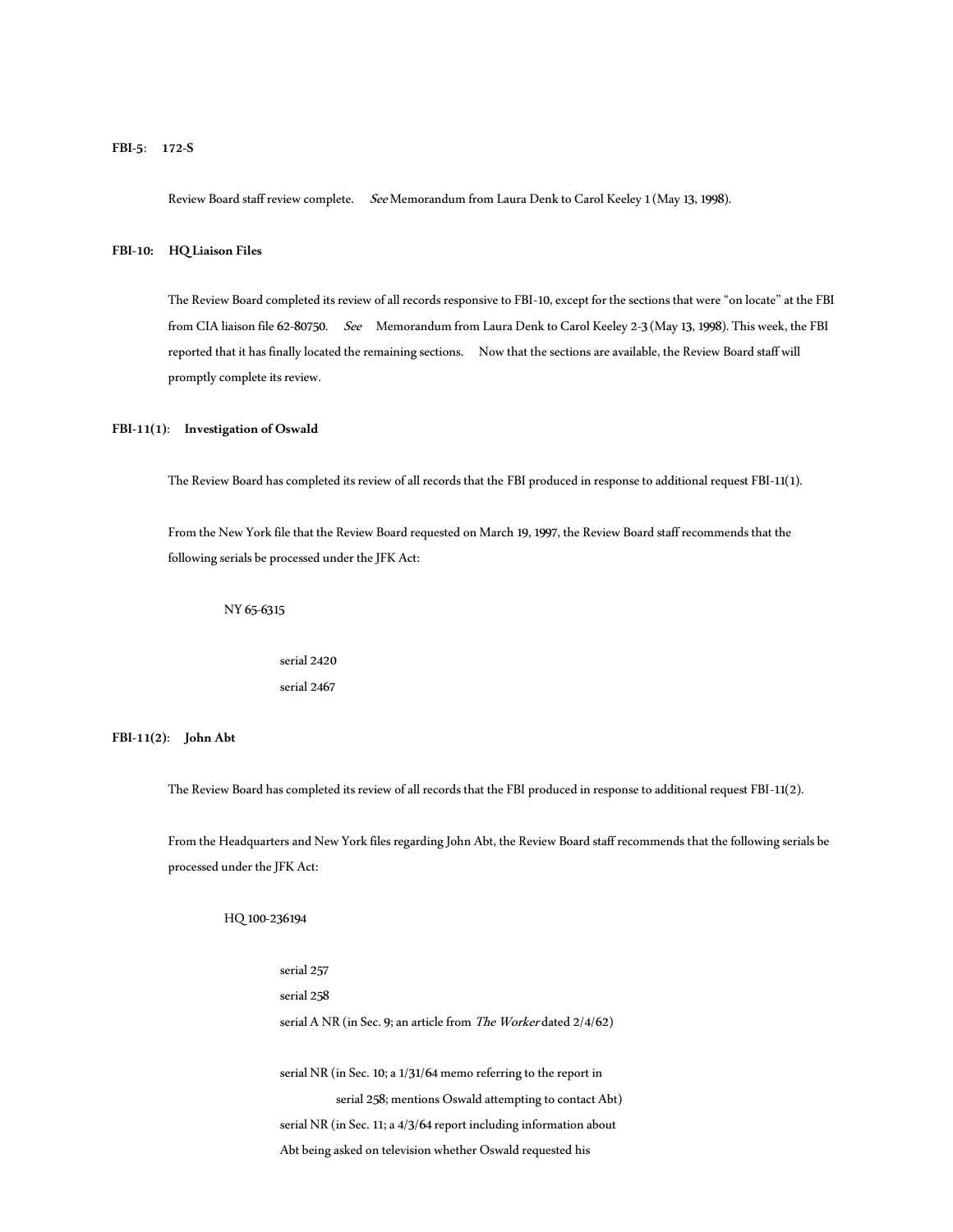services.)

NY 65-14825-B1

serial 19

NY 100-54965

| serial 2072       |
|-------------------|
| serial 2058       |
| serial 2128       |
| serial 2298       |
| serial 2300       |
| serials 2304-2305 |
| serial 2308       |
| serial 2310       |
| serial 2321       |
| serial 2345       |
| serial 2350       |
| serial 2353       |
|                   |

### **FBI-20: DL 282-S**

The Review Board has completed its review of all records that the FBI produced in response to additional request FBI-20.

The Review Board staff recommends that the following serials be processed under the JFK Act:

HQ 105-131209

serial 1 serial 3

Dallas field office informant file

serial 1 serial 3 serial 6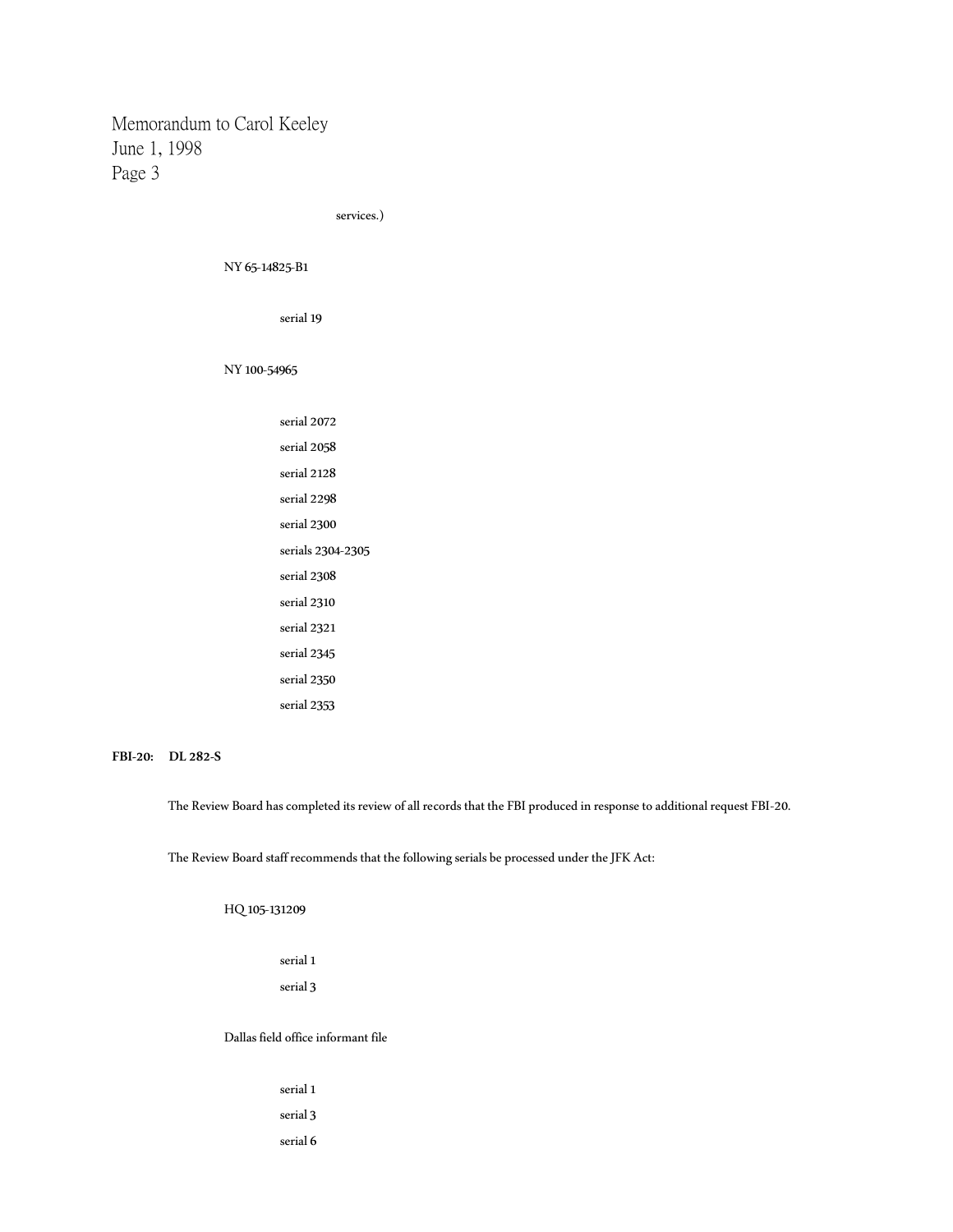### **FBI-23: New Orleans Informant Files**

The Review Board staff requested HQ and field office files for two New Orleans informants that appear in file 97-74, serial 69, and file 89-69, serial 1515. The FBI has informed us that field office informant files for the first informant who appears in New Orleans file 97-74-69 were destroyed in November and December 1977.

With regard to the second informant who appears in New Orleans file 89-69-1515, the FBI compiled an informant file for this informant. The file contains eleven documents. The Review Board staff recommends that all serials in the file be processed under the JFK Act.

### **FBI-25: Carlos Bringuier and Carlos Quiroga**

The Review Board has completed its review of all records that the FBI produced in response to additional request FBI-25.

The Review Board staff recommends that the following serials be processed under the JFK Act:

New Orleans 105-1095

serial 99 serial 160 serial 174 serial 178 serial 179 serial 239 (a duplicate of which is filed as 105-2938-8)

### **FBI-26: Anti-Castro Activities, IS-Cuba**

The Review Board has completed its review of all records that the FBI produced in response to additional request FBI-26.

The Review Board staff recommends that the following serials be processed under the JFK Act:

Dallas 105-1354 -- entire file should be processed

New Orleans 105-1095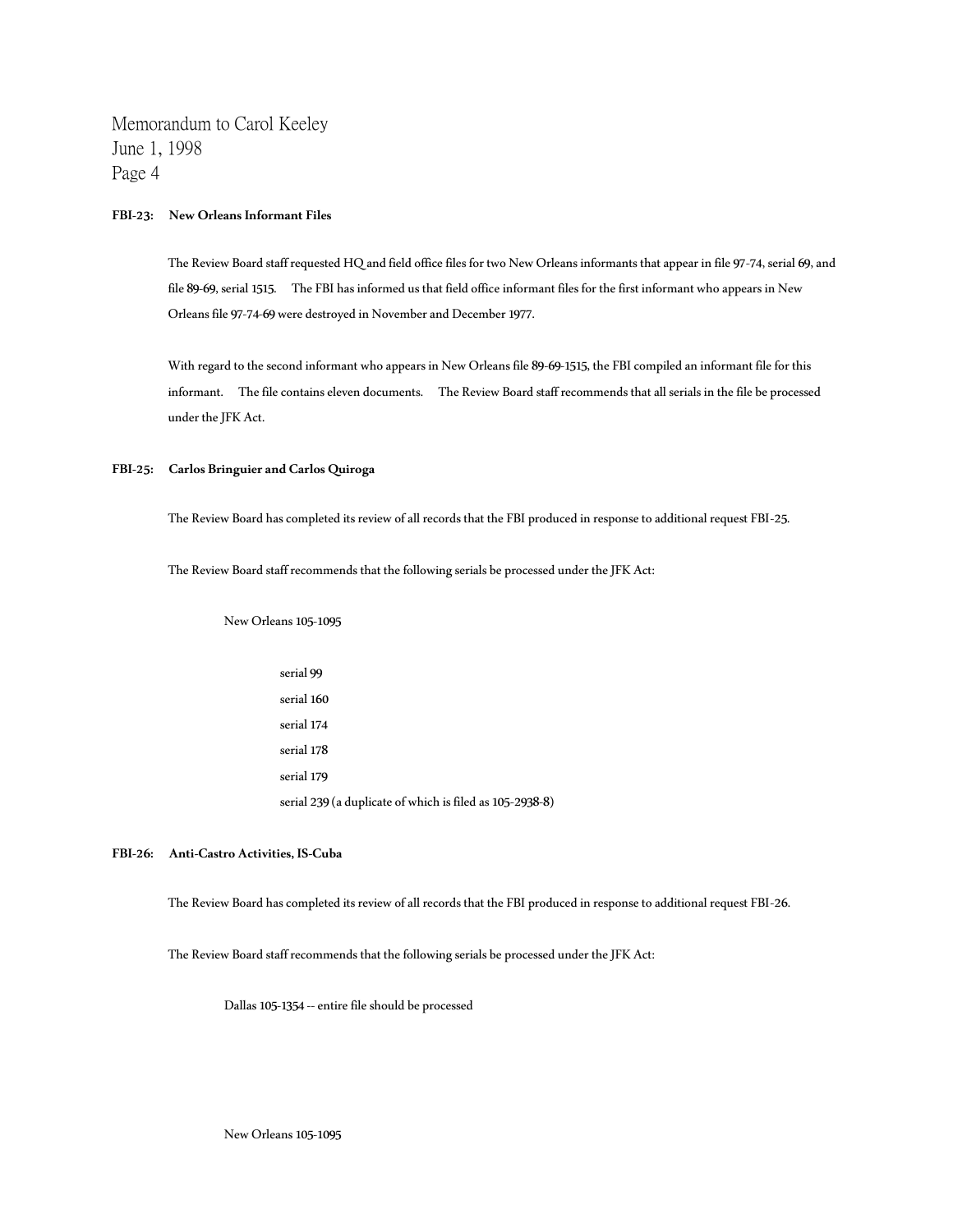| serial 161   |
|--------------|
| serial 170   |
| serial 171   |
| serial 173 b |
| serial 173 c |
| serial 173 d |
| serial 174   |
| serial 178   |
| serial 179   |
| serial 181   |
| serial 182   |
| serial 183   |

New York 105-35253

| serial 617  |
|-------------|
| serial 634  |
| serial 912  |
| serial 951  |
| serial 958  |
| serial 967  |
| serial 974  |
| serial 982  |
| serial 983  |
| serial 985  |
| serial 987  |
| serial 991  |
| serial 997  |
| serial 998  |
| serial 999  |
| serial 1000 |
| serial 1015 |
| serial 1016 |
| serial 1019 |
| serial 1024 |
| serial 1026 |
| serial 1040 |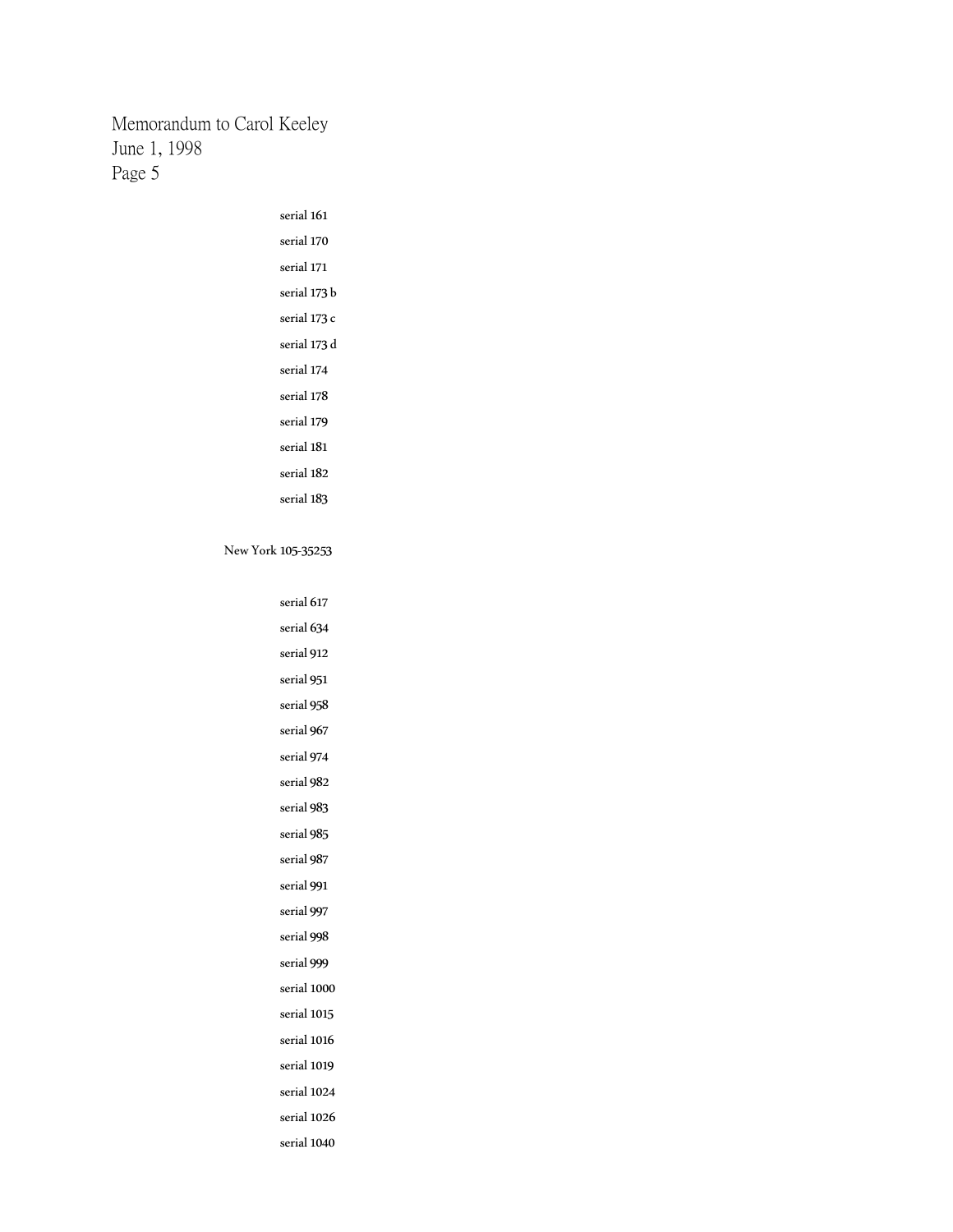> serial 1050 serial 1072 serial 1073 serial 1078 serial 1095 serial 1121 serial 1125 serial 1140 serial 1142 serial 1160 serial 1187 serial 1208 serial 1225 serial 1230 serial 1242 serial 1246 serial 1284 serial 1295 serial 1351 serial 1352 serial 1355 serial 1361 serial 1367

As a follow-up to additional request number 26, the Review Board staff would like to request access to any headquarters files or "see" references, including but not limited to informant files, on Dr. Ernesto Aragon and Michael J. P. Malone.

## **FBI-27: Edward Scannell Butler, Jr. and Information Council of the Americas**

The Review Board has completed its review of all records that the FBI produced in response to additional request FBI-27.

The Review Board staff recommends that the following serials be processed under the JFK Act:

94-61181, serial 1

94-50771, serial 3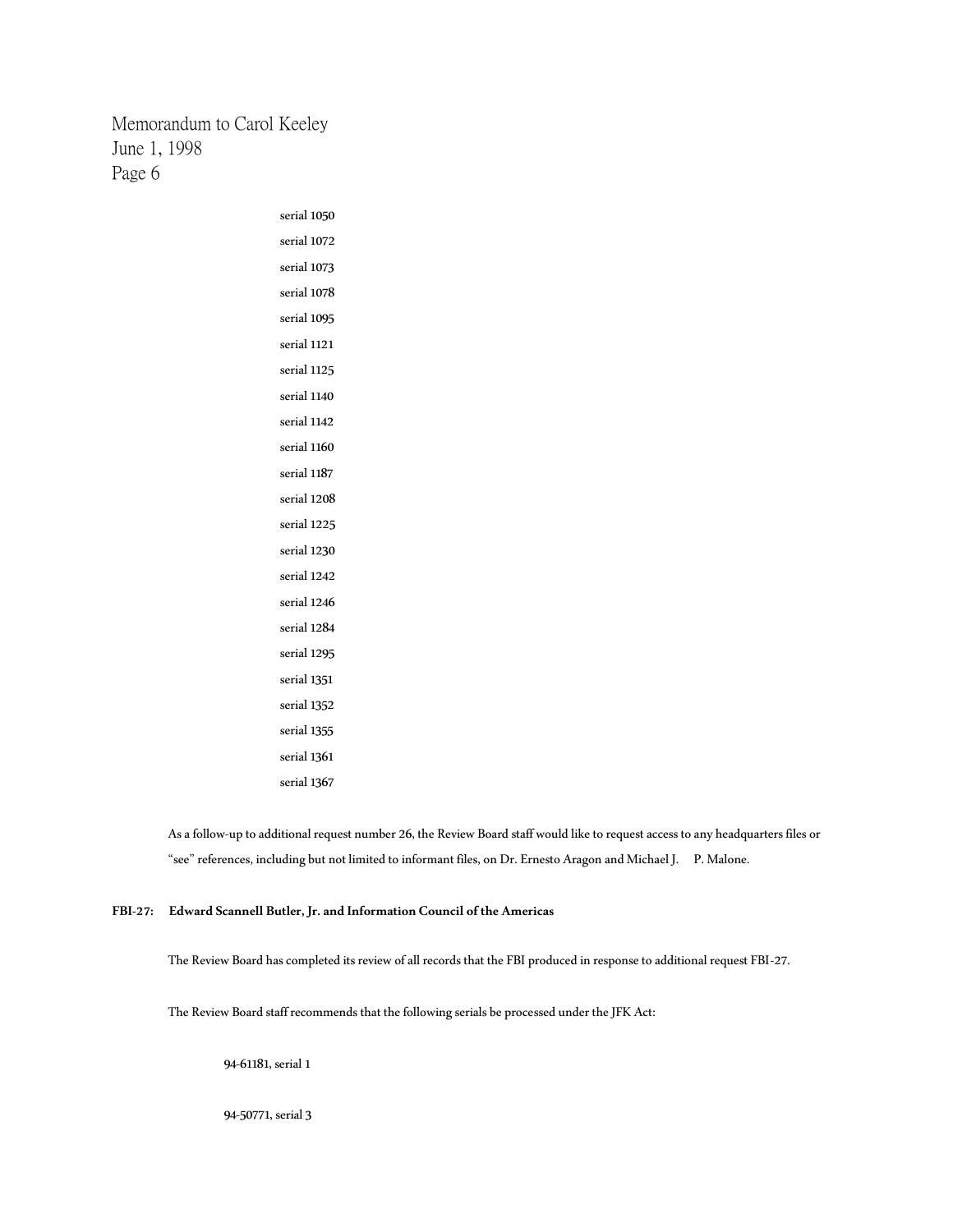157-201360, serial 2

100-446997

serial 408 serial 409

**FBI-28: Sergio Arcacha Smith, Antonio Veciana and Bernardo de Torres**

The Review Board has completed its review of all records that the FBI produced in response to additional request FBI-27.

The Review Board staff recommends that the following serials be processed under the JFK Act:

MM Field Office Files

105-1742, serial 5718 105-3558, serial 54A 105-7054, serial 74

Four documents from a separate file are recommended for designation and will be hand-delivered to the FBI, as the file number has not yet been released.

**FBI-29: Cuban Intelligence Activities in the U.S., Cuban Situation**

The Review Board has completed its review of all records that the FBI produced in response to additional request FBI-29.

The Review Board staff recommends that the following serials be processed under the JFK Act:

105-80787

serial 355

serial 362

1st not recorded serial after 367

NY 105-45672

serial 55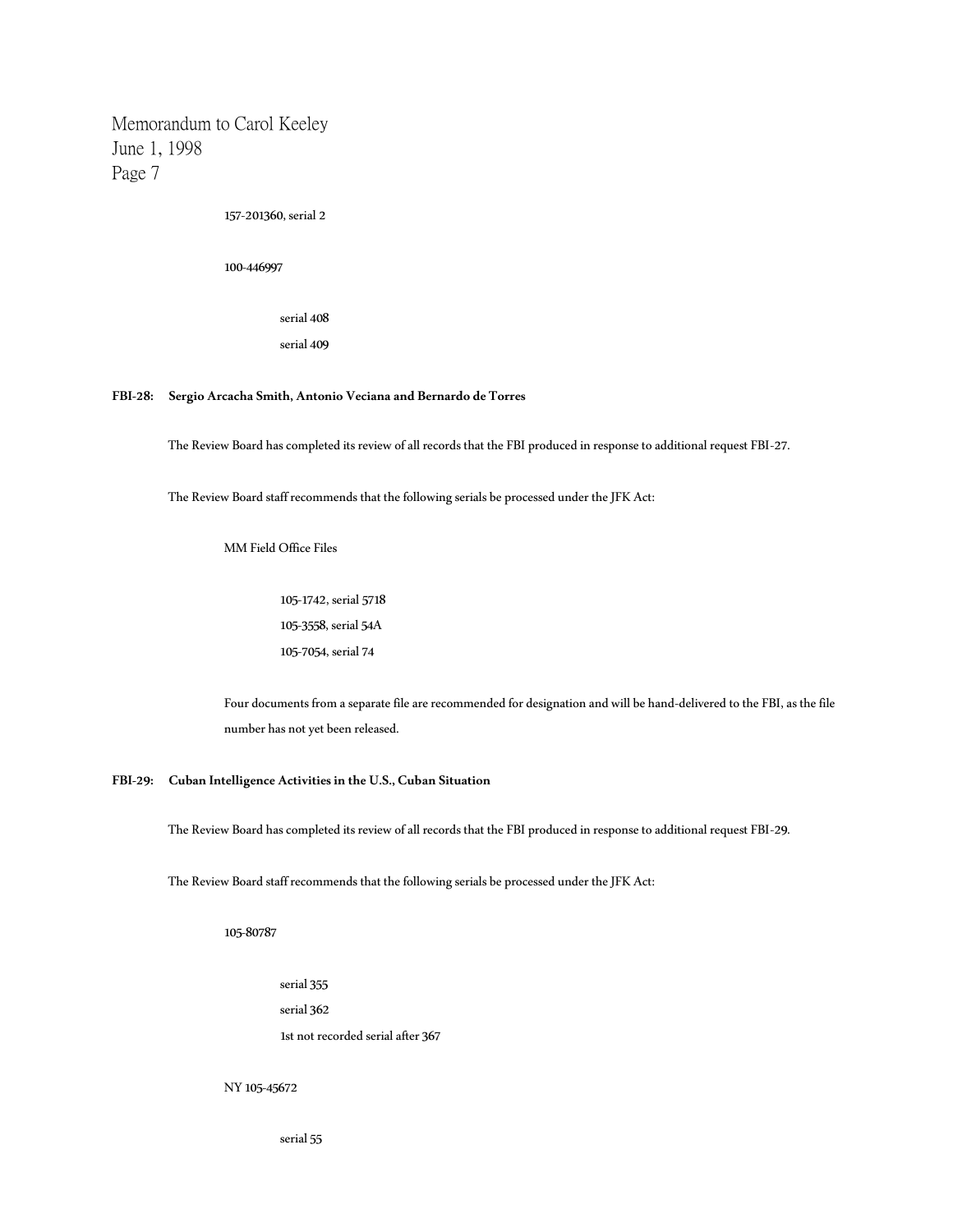| serial 58           |
|---------------------|
| serial 66           |
| serial 67           |
| serial 68           |
| serial 69           |
| serial 70           |
| serial 71           |
| serial 76           |
| serial 77           |
| serial 83           |
| serial 84           |
|                     |
| TP 105-1843, vol. 2 |
|                     |
| serial 103          |
| serial 104          |

serial 105 serial 110

### **FBI-30: Cuban Groups**

Review Board staff has reviewed all files that the FBI has made available in response to additional request FBI-30. See Memorandum from Laura Denk to Carol Keeley 1 (May 13, 1998).

## **FBI-31: FPCC**

The Review Board has completed its review of all records that the FBI produced in response to additional request FBI-31.

The Review Board staff recommends that the following serials be processed under the JFK Act:

- NY 97-1792
	- serial 75 serial 97 serial 107 serial 111 serial 114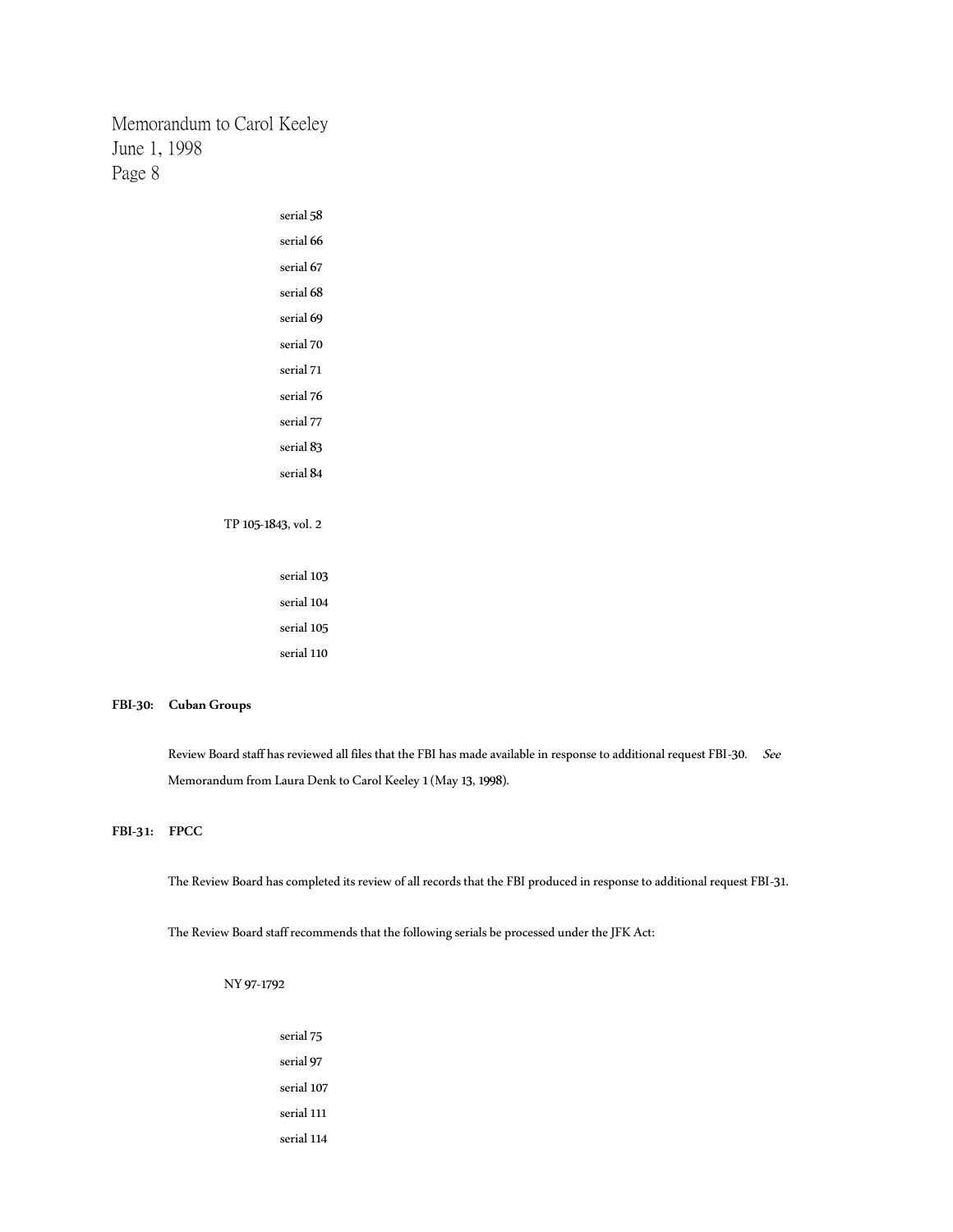> serial 116 serial 120 serial 131 serial 134 serial 143 serial 350 serial 356 serial 409 serial 446 serial 869 serial 1054 serial 1144 serial 1173 serial 1174 serial 1177 serial 1183 serial 1215 serial 1216 serial 1225 serial 1294 serial 1415 serial 1443 serial 1488 serial 1538 serial 1707 serial 2009 serial 2134 serial 2135 serial 2136 serial 2137 serial 2138 serial 2243 serial 2286 serial 2318 serial 2789 serial 2882 serial 2946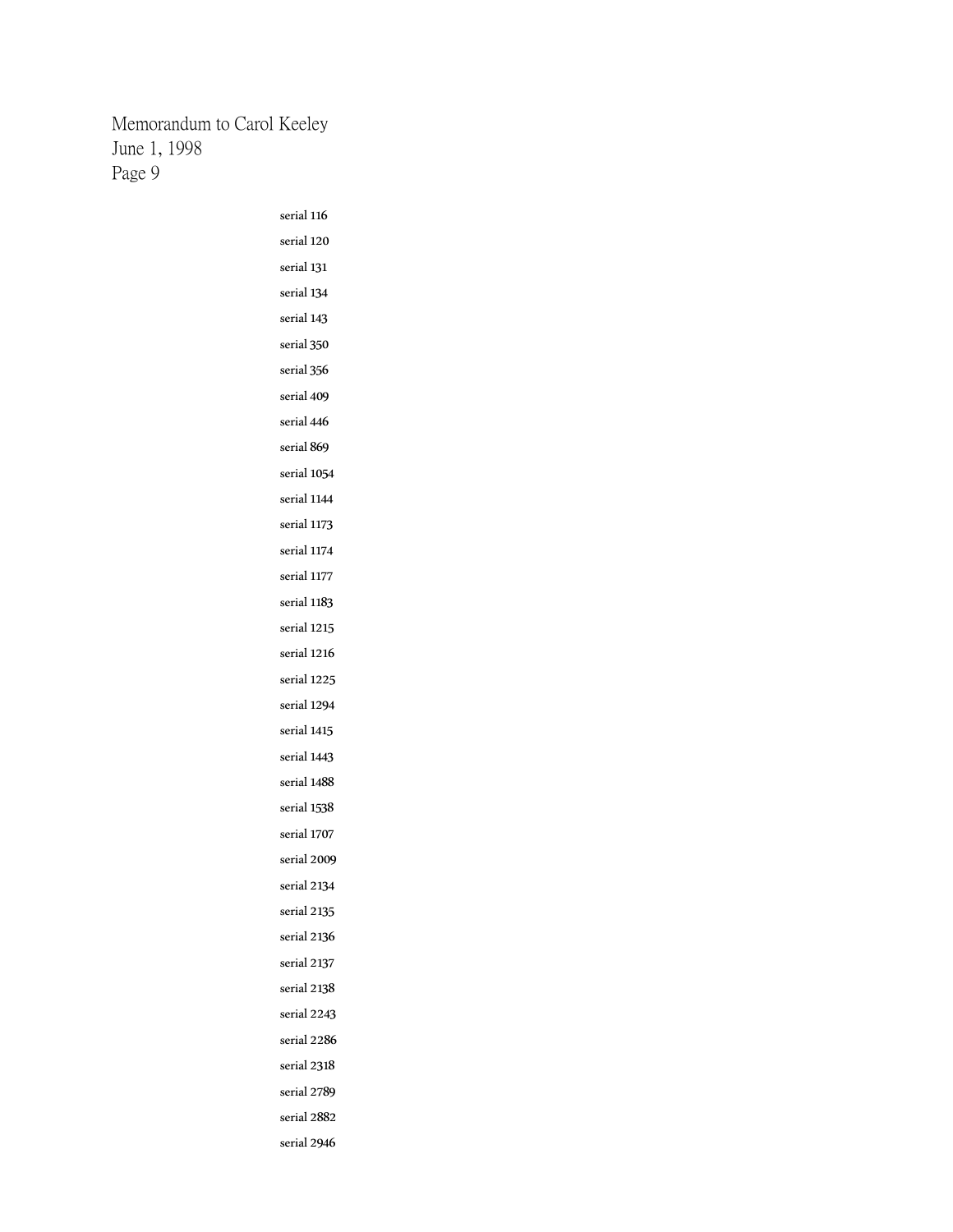> serial 2991 serial 3204 serial 2318 serial 3570 serial 3785 serial 3874 serial 3895A serial 3897 serials 3926-3927 serials 3929-3932 serial 3937 serial 3940 serial 3941A serial 3942A serial 3946 serial 3951 serials 3953-3955 serials 3957-3959 serials 3961-3963 serials 3967-3970 serials 3974-3978 serial 3987 serial 3991 serials 4002-4003 serial 4011 serial 4015 serials 4019-4020 serials 4022-4023 serial 4025 serials 4029-4031 serial 4037 serials 4041-4042 serials 4048-4050 serial 4052 serial 4058 serial 4062 serial 4065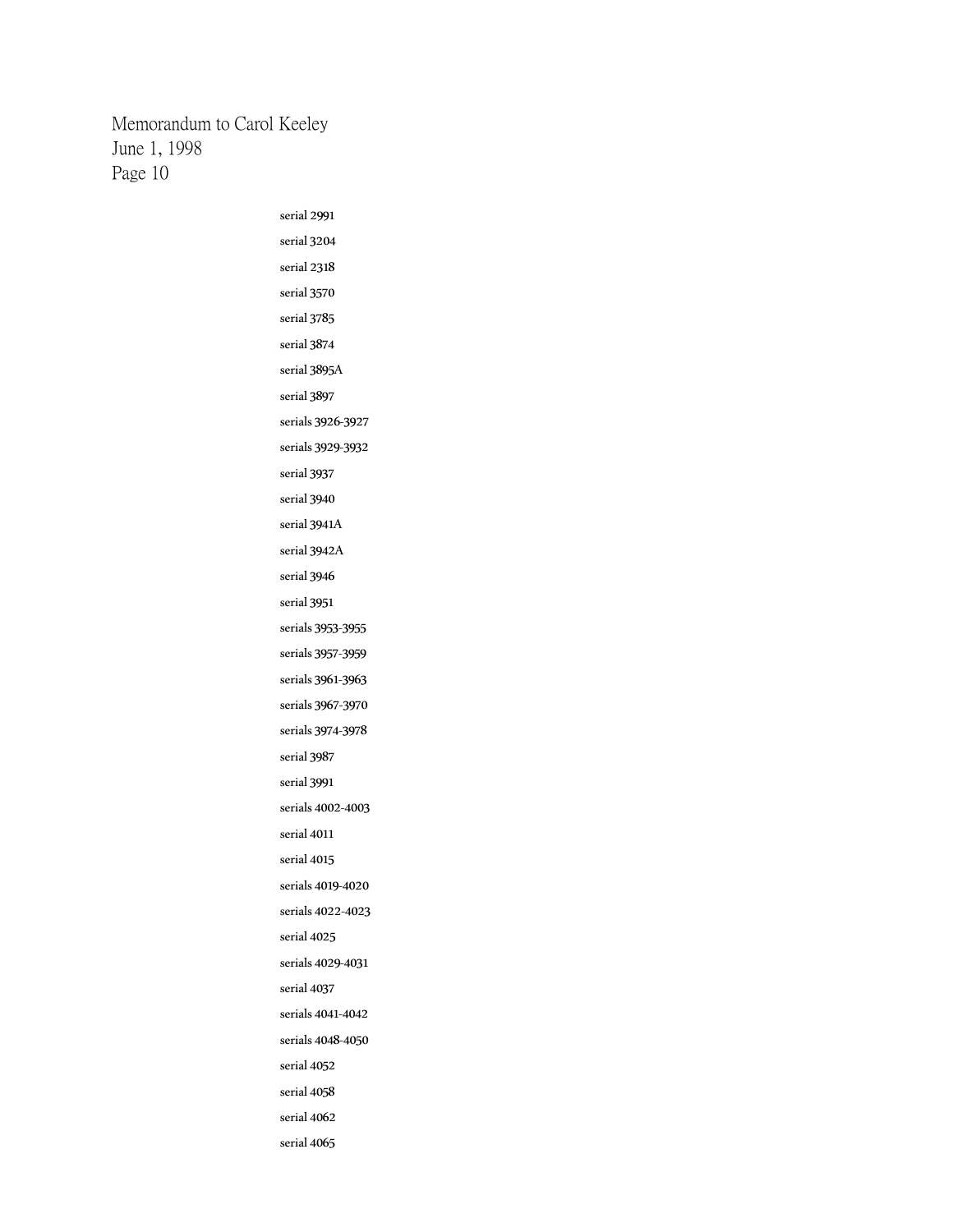> serials 4069-4070 serial 4073 serial 4075 serial 4078 serial 4091 serial 4096 serial 4097 serial 4100

### NY 97-2120

| serial 1177  |
|--------------|
| serial 1179  |
| serial 1179A |
| serial 1180  |
| serial 1201  |
|              |

### NY 97-2121

serial 26 serial 27

### NY 97-2201

| serial 13 |
|-----------|
| serial 14 |
| serial 15 |
| serial 16 |

NY 97-2229, serials 5-7

## **FBI-33: "Threats Against the Life of Fidel Castro" file**

The Review Board staff has completed its review of the records that the FBI produced in response to additional request, FBI-33. See Memorandum from Laura Denk to Carol Keeley 1 (May 13, 1998).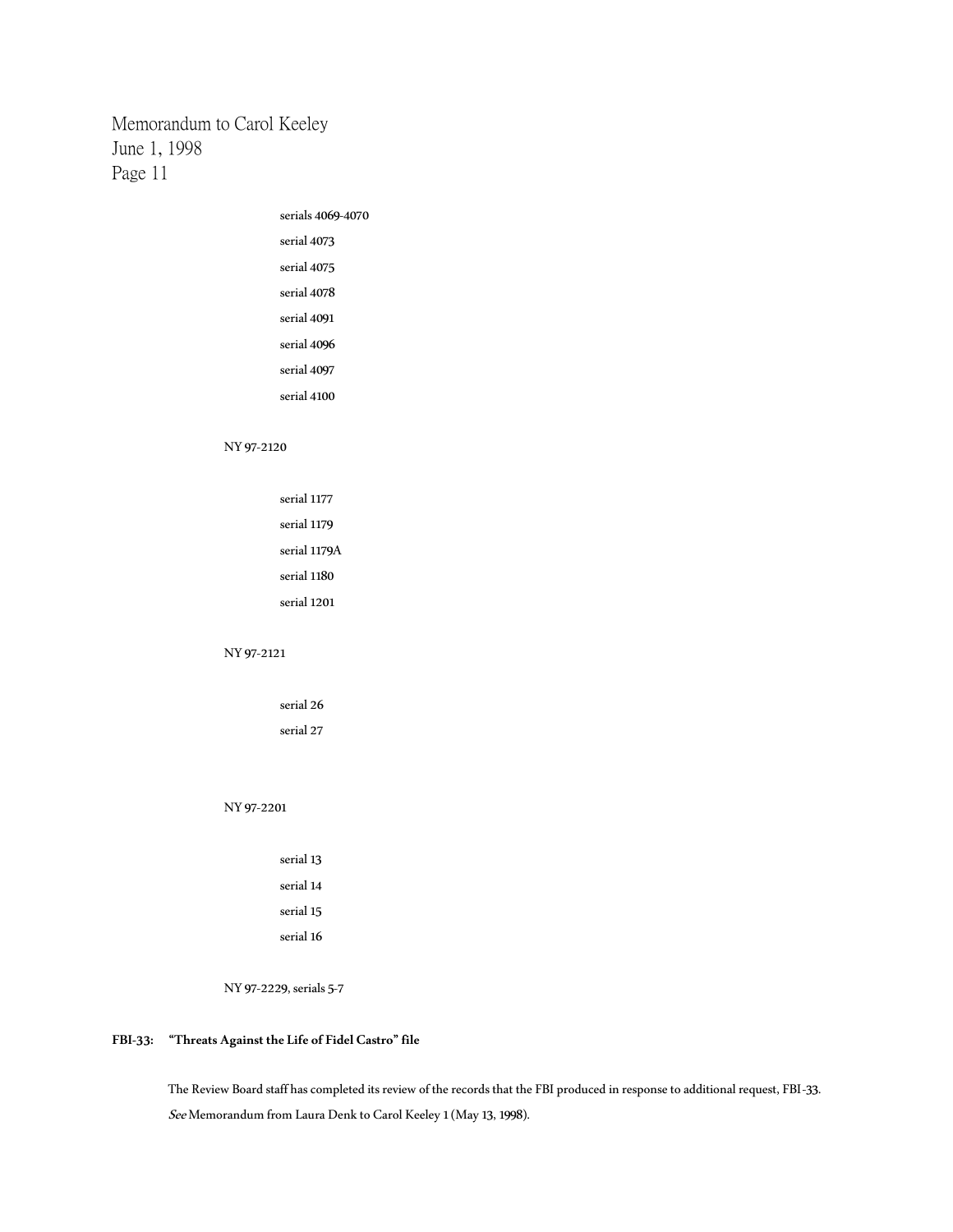**FBI-34: Walker Files**

The Review Board staff has completed its review of records that the FBI produced in response to additional request FBI-34.

The Review Board's additional request FBI-34 encompasses four "see" reference serials that are still "on locate" at the FBI. These four serials are: 105-66233-1308, 157-2238-3, 157-2138-95, and 157-2138-107. Please make available these serials.

The Review Board staff recommends that the following records be processed under the JFK Act:

HQ 116-165494 (General Edwin Walker)

serial 122 serial 123 serial 126 serial 127 serial 132 serial 134 serial 135

HQ 9-41686, all of section 1 (serials 1 through 8, inclusive)

HQ 100-354341, serial 98

HQ 157-2138, serial 135

### **FBI-39: Dallas PCI**

The Review Board's additional request FBI-39 encompasses two Dallas field office informant files that Review Board staff have discussed with the FBI. Please make available these two Dallas field office informant files.

### **FBI-40: Chicago Informant**

The Review Board has completed its review of records that the FBI produced in response to additional request FBI-40.

The Review Board staff recommends that the entire headquarters "137-"file be processed under the JFK Act.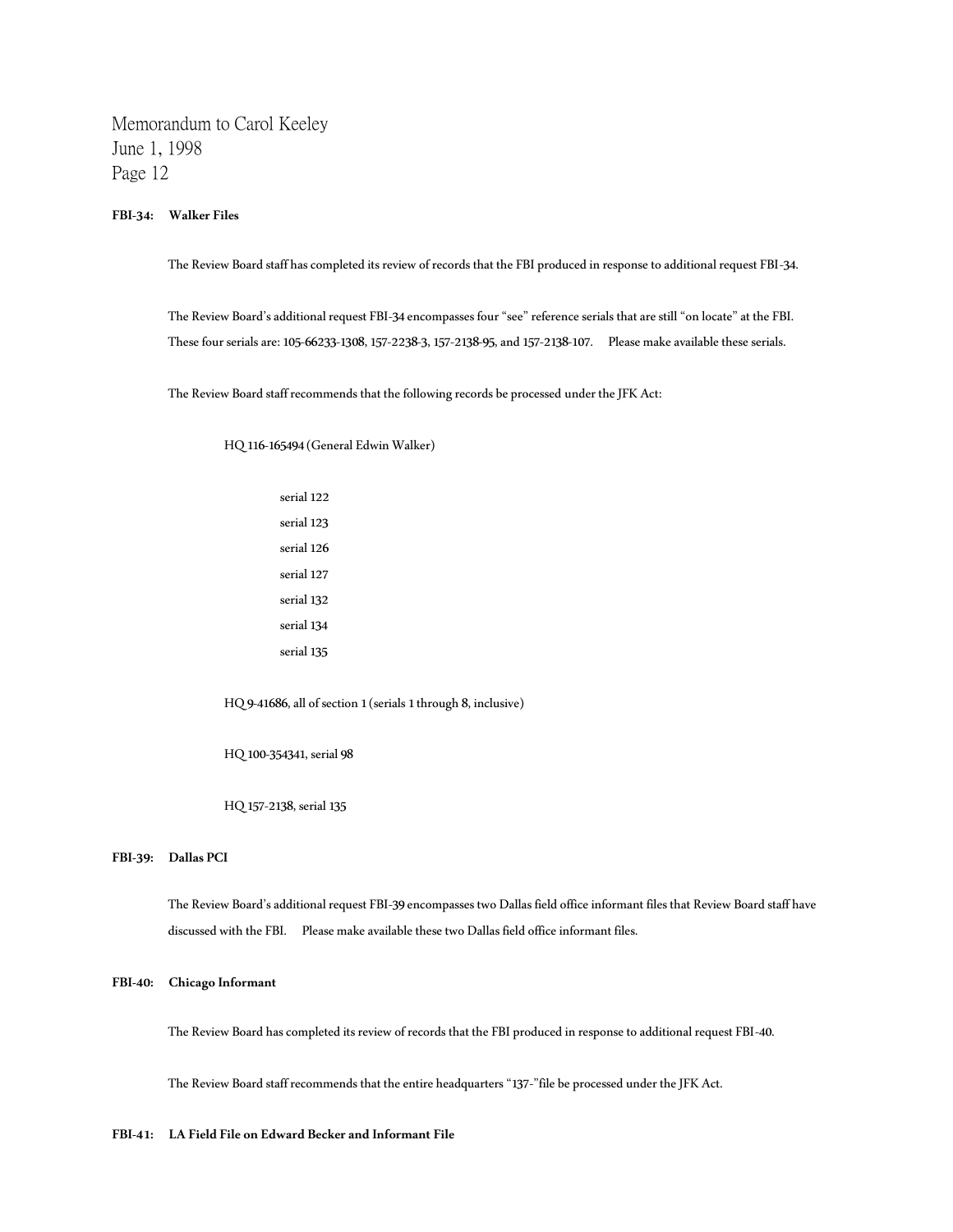Review Board staff review complete. See Memorandum from Laura Denk to Carol Keeley 8 (May 13, 1998).

### **FBI-42: Judith Campbell Exner**

The Review Board has completed its review of some additional records that the FBI produced in response to additional request FBI-42.

The Review Board staff recommends that the following serials be processed under the JFK Act:

HQ 72-2382, entire file

### HQ 94-5-95135X1

HQ 190-0-1056 through 1056D and 197 15-663

HQ 190-0-49055, entire file

HQ 190-20152, entire file

HQ 197-1064382, entire file

Buffalo 66-1961, entire file

Detroit 79-359, serial 3716

Las Vegas 190-0-220

Las Vegas 190-1-Sub2-26

Los Angeles 66-6320B-312

Los Angeles 92-113

serial 4121

serials 4126-4129

Los Angeles 92-934, serial 286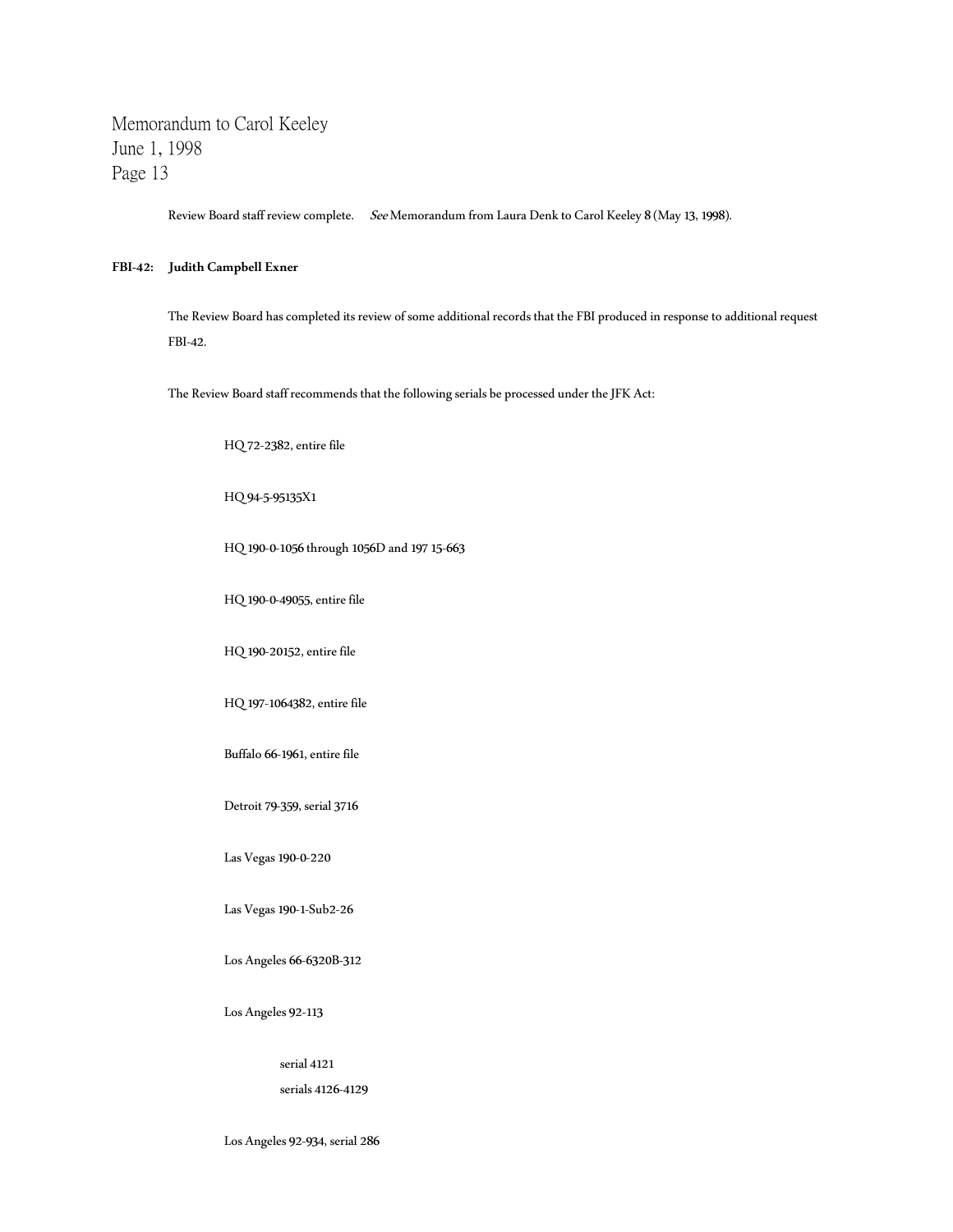| Los Angeles 94-430, serials 1590 through 1590A |  |  |  |
|------------------------------------------------|--|--|--|
| Newark 72-114, serial 2                        |  |  |  |
| New York 92-721                                |  |  |  |
| serial 33                                      |  |  |  |
| serial 35                                      |  |  |  |
| serial 44                                      |  |  |  |
| serials 47-49                                  |  |  |  |
| serials 52-56                                  |  |  |  |
| serial 61                                      |  |  |  |
| Salt Lake City 190-37651                       |  |  |  |
| San Diego 66-1761                              |  |  |  |
| San Diego 66-2542-11-46-67                     |  |  |  |
| San Diego 92-62-846                            |  |  |  |
| San Francisco 66-4556-229 through 229E         |  |  |  |

San Francisco 197-0-60

## **FBI-43: Joseph P. Kennedy, Sr.**

The Review Board has completed its review of additional records that the FBI produced in response to additional request FBI-43.

The Review Board staff recommends that the following serial be processed under the JFK Act:

HQ 77-51387, serial 1375

**FBI-45: Lawrence X. Cusack**

Review Board staff review complete. See Memorandum from Laura Denk to Carol Keeley 22 (February 3, 1998).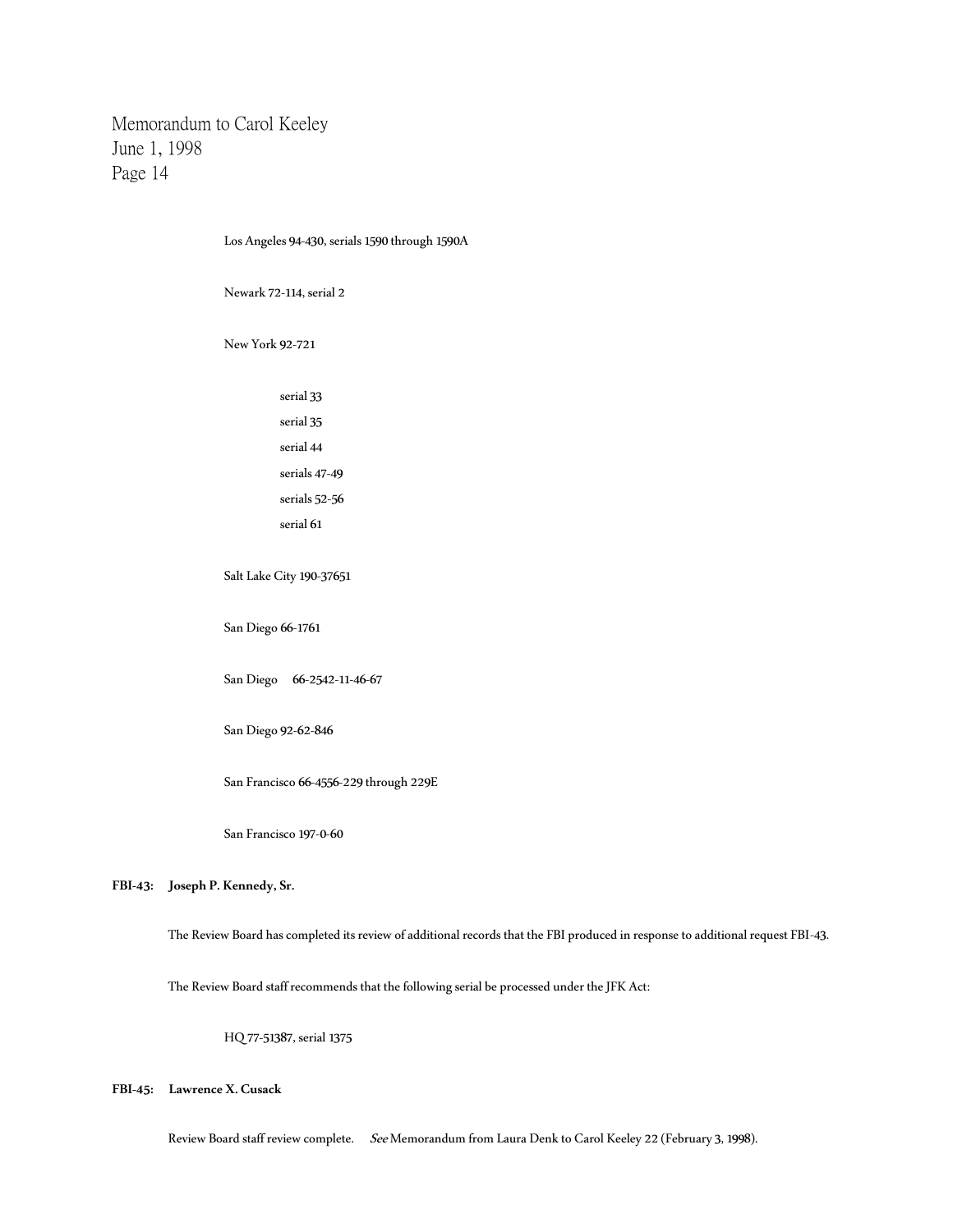# **FBI-47**: Billie Sol Estes

Review Board staff review complete. See Memorandum from Laura Denk to Carol Keeley 9 (May 13, 1998).

## **FBI-49: Director's Office Files**

The Review Board has completed its review of some additional records that the FBI produced in response to additional request FBI-49.

Our request for the Director's Office Files encompasses the following sections of the following files: White House, HQ 62-48771, volume 11; HQ 62-85205, section 49; Executive Conference, HQ 66-2554, section 89. Please make available these sections from the Director's Office files.

The Review Board staff recommends that the following serials be processed under the JFK Act:

HQ 62-48771 (White House), serial 215

HQ 62-28280 (Criminal Division of DOJ), serial 883

#### **FBI-50: Harry Dean**

The Review Board has completed its review of some records that the FBI produced in response to additional request FBI-50.

Our request for files on Harry Dean encompasses the Chicago field office files and several HQ files not yet provided by the FBI to ARRB staff, specifically HQ 7-0-1400, 95-237953. Please make available these additional files.

The Review Board staff recommends that the following serials be processed under the JFK Act:

HQ 62-107261, serial 1043

HQ 94-54427, serial 30

HQ 97-4196

1st NR after 104 serial 107-110 1st NR after 109 serial 115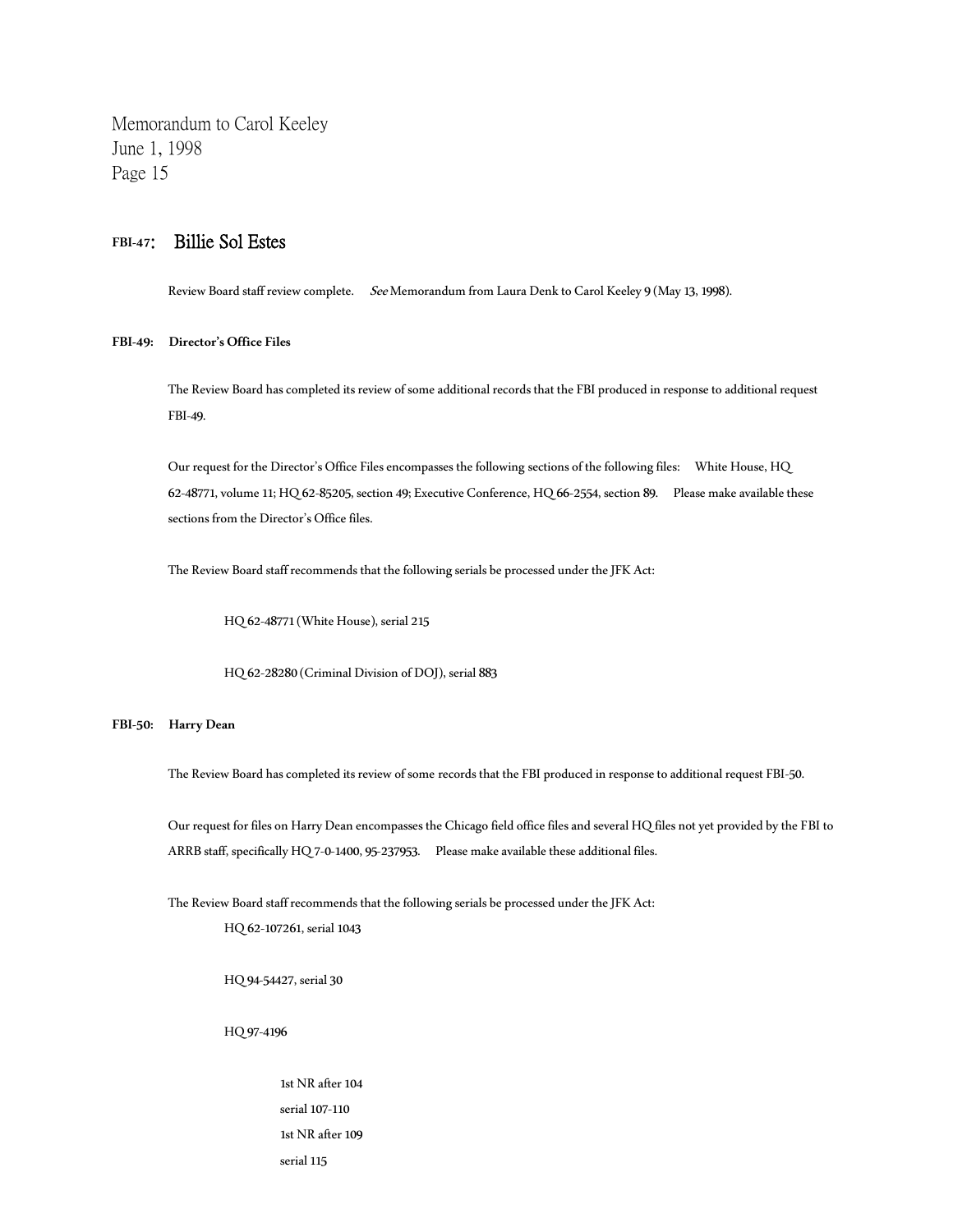> serial 117 2nd NR after 115 1st and 2nd NR after 117

HQ 105-127490, entire file

HQ 190-46836, entire file

LA 100-72365, entire file

LA 105-12933, entire file

LA 157-5068, section 1B3

application #28515

### **FBI-51: ONI Liaison Files**

Review Board staff review complete. See Memorandum from Laura Denk to Carol Keeley (May 13, 1998).

### **FBI-52: Dallas Local Authorities**

The Review Board has completed its review of all records that the FBI produced in response to additional request FBI-52.

The Review Board staff recommends that the following serials be processed under the JFK Act:

Dallas 80-741, entire file

HQ 62-33925

serial 179 serial 192 7th NR after 198 2nd NR after 199 11th NR after 199 serials 200-201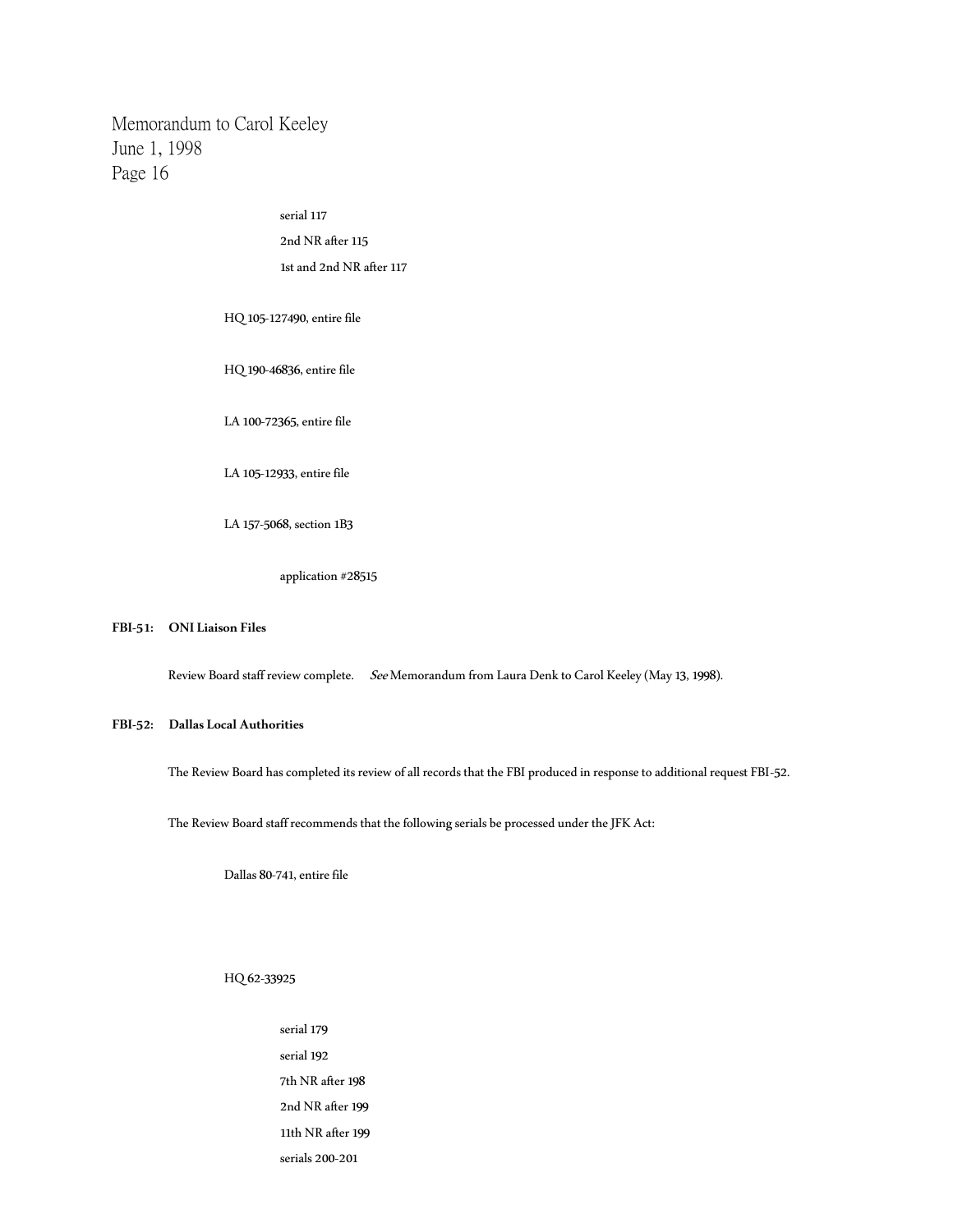> 3rd NR after 200 serials 202-204 4th NR after 204 serials 205-208 1st, 2nd, and 3rd NR after 207 1st and 2nd NR after 208 1st, 2nd, and 3rd NR after 209 serial 210-212 serials 214-215 1st NR after 214 serial 219-231 1st NR after 221 1st and 2nd NR after 231 1st NR after 232 serial 235 1st, 2nd, 3rd, and 4th NR after 236 serial 237-239 1st NR after 239 serials 240-243 1st NR 241 3rd NR after 243

\* A number of records from HQ 62-33925 were processed as part of the Core and Related files or as part of the HSCA Subject Files. Duplicates should be processed as assassination records in the same way that originals have been processed. Duplicates need not be processed before September 30, 1998.

### **FBI-53: Legat Liaison with CIA**

The Review Board staff requested access toHQ and Mexico City Legat files for liaison with the CIA in Mexico City for the years 1960-1965. The FBI sent a communication requesting Mexico City to search for records and forward records to HQ. The FBI has agreed to notify the Review Board staff when it receives records that respond to additional request FBI-53.

# Item (10) Informant File

The Review Board staff has completed its review of records produced in response to its request for information on the informant listed in item number 10 of your April memorandum entitled, "Review Board Duties."

The Review Board staff recommends that the following serials be processed under the JFK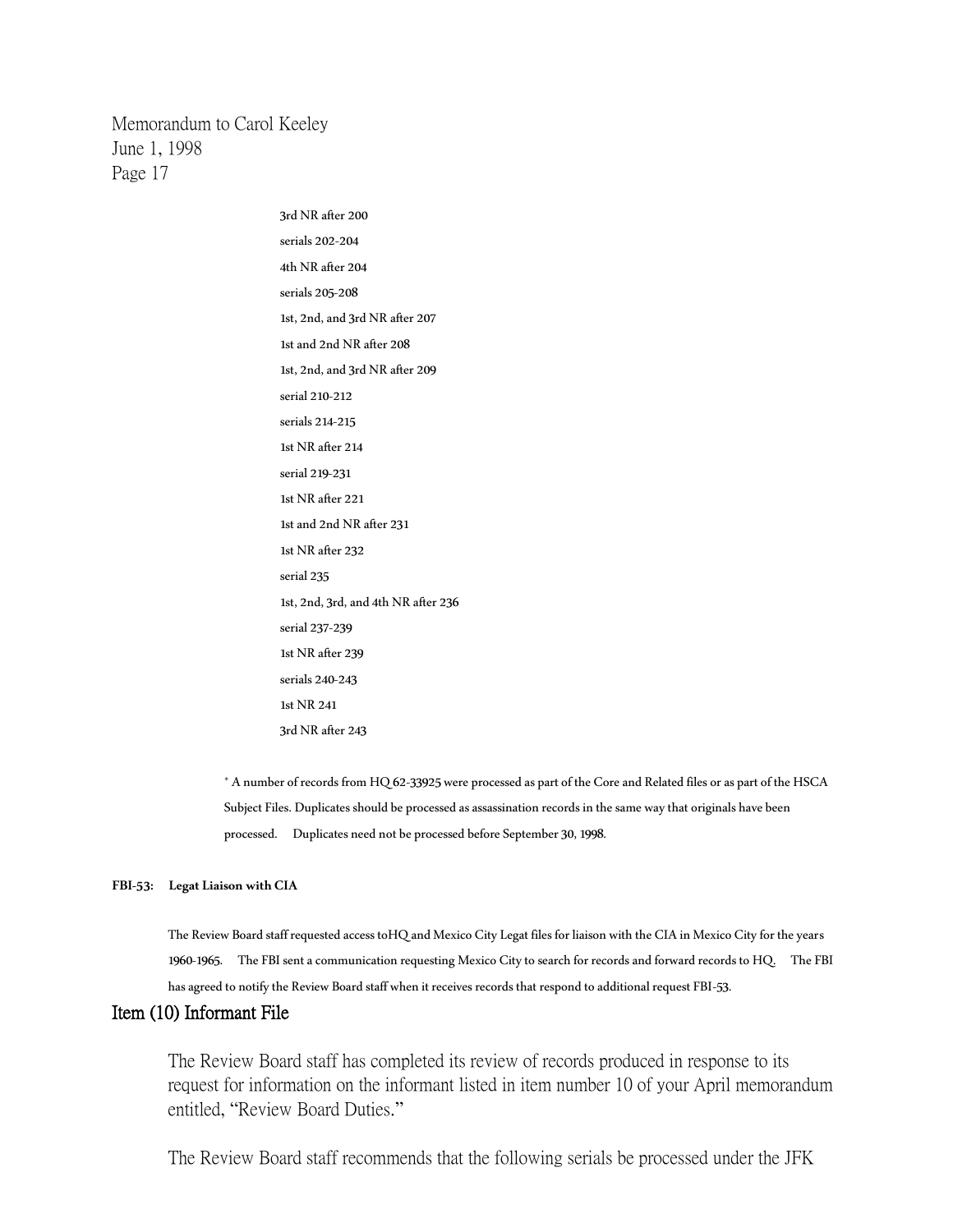Act:

Dallas File

San

| serial 51      | date: 3/7/86                                                 |
|----------------|--------------------------------------------------------------|
| serial 68      | date: 3/28/88                                                |
|                | description: letter from informant to U.S. Attorney's office |
| serial 69      | date: 6/9/88                                                 |
|                | description: memo from SAC, Dallas, to HQ regarding          |
|                | informant's allegations and potential polygraph test         |
| serial 70      | date: 7/25/88                                                |
| serial 72      | date: 7/15/88                                                |
|                | description: memo from SAC, San Francisco to HQ regarding    |
|                | informant's allegations                                      |
| serial 75      | date: 9/88                                                   |
|                | description: memo from SAC, San Francisco to HQ regarding    |
|                | informant allegations                                        |
| serial 76      | date: 9/88                                                   |
|                | description: memo from HQ to SAC, Dallas                     |
| serial 82      | date: 11/17/88                                               |
|                | description: memo regarding polygraph and advisability of    |
|                | continuing to use source.                                    |
|                |                                                              |
| Francisco File |                                                              |
| serial 12      | date: 4/6/88                                                 |
|                | description: letter from informant to FBI                    |
| serial 13      | date: 4/18/88                                                |
|                | description: letter from informant to FBI and enclosures in  |
|                | manila envelope                                              |
| serial 14x     | date: 6/9/88                                                 |
|                | description: memo from SAC, Dallas to HQ                     |
| serial 16      | date: 7/15/88                                                |
|                | description:<br>memo from SAC, San Francisco to HQ           |
| serial 17      | 9/9/88<br>date:                                              |
|                | description:<br>memo from HQ to SACs Dallas, San Francisco   |
| serial 21      | date: 9/88                                                   |
|                | description:<br>memo from SAC, San Francisco, to HQ          |
|                |                                                              |